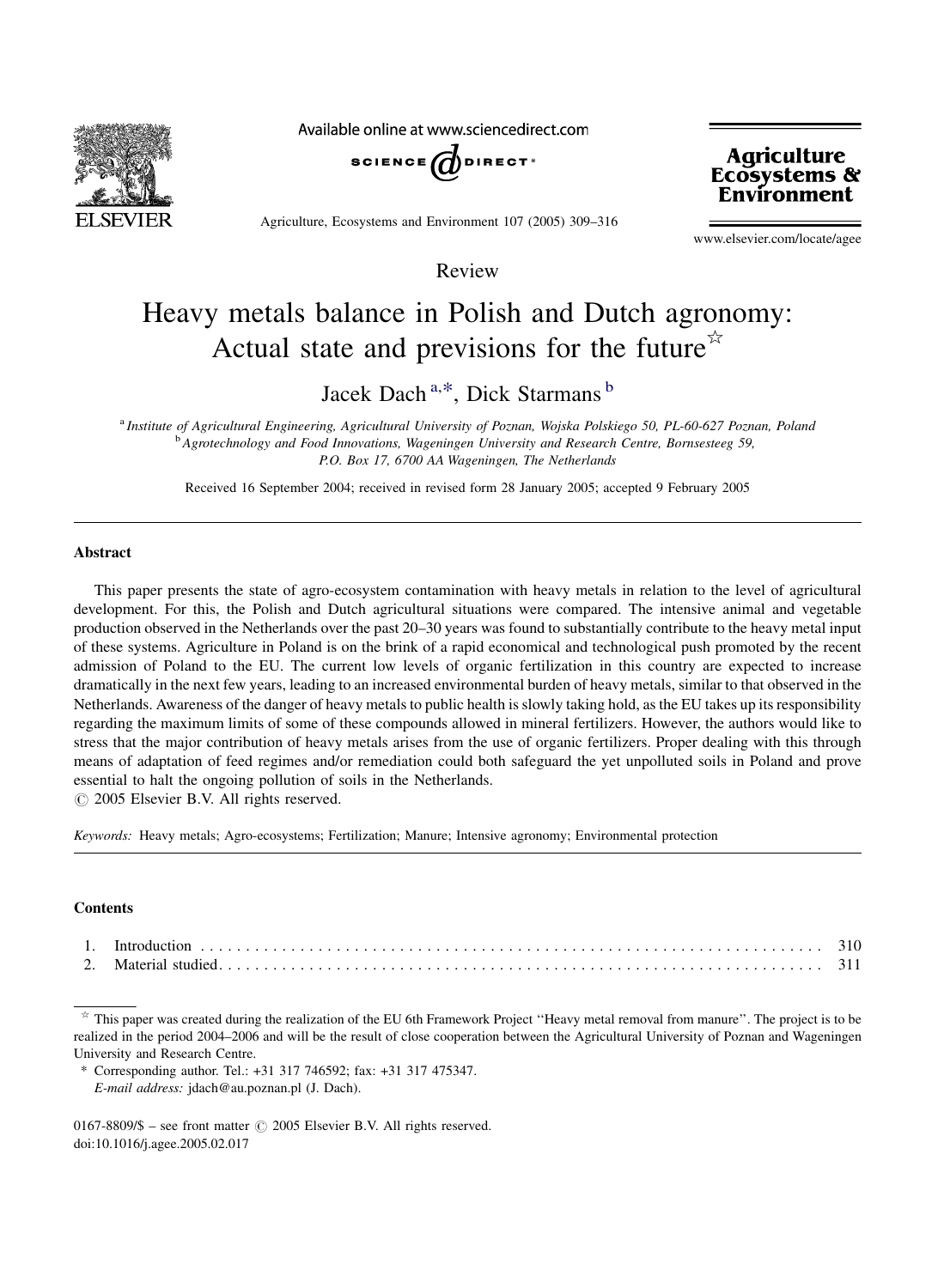## 1. Introduction

The task of modern day agriculture is to safeguard the production of high quality food, in a sustainable natural environment under the precondition of pollution not exceeding accepted norms, and productive technologies not degrading the environment. However, the strong intensification of plant and animal production observed in Western Europe during last 30–40 years resulted in huge changes of the landscape and the disruption of well-balanced agro-ecosystems ([Stoate](#page-7-0) [et al., 2001\)](#page-7-0). Moreover, it lead to strong environmental pollution and contamination of agricultural products ([Wiersma et al., 1986](#page-7-0)) with increased levels of heavy metals that could endanger consumers ([van de Voet](#page-7-0) [et al., 1999; Nasreddine and Parent-Massin, 2002; Brus](#page-7-0) [and Jansen, 2004; Hough et al., 2004\)](#page-7-0).

As a consequence, consumer awareness triggered the transformation of EU food policy into a proactive, dynamic, coherent and comprehensive instrument to ensure a high level of human health and consumer protection [\(CEC, 2000\)](#page-6-0). The new EU farm to table policy specifically addresses farmers as the link in the food chain having the primary responsibility for food safety.

With its high level of agricultural intensity, the Netherlands are in the lead regarding the problems related with heavy metals and corresponding dangers to public health [\(Moolenaar and Lexmond, 1999](#page-7-0)). The current situation in Poland is still much healthier due to the low intensity of Polish agriculture ([IOS, 2003\)](#page-6-0). However, the latter situation is changing rapidly with Poland becoming an EU member state ([MRiRW and](#page-7-0) [ARiMR, 2003](#page-7-0)).

It was found in literature ([Kabata-Pendias and](#page-7-0) [Pendias, 1999; Dach and Jakubus, 2001; IOS, 2003](#page-7-0)) that 5 of the 6 most commonly found heavy metals in Polish national ecosystems were introduced as a result of the use of animal manure rather than being introduced by the use of artificial fertilizers. With the change in Polish agriculture, a shift will occur from solid to liquid manure. Also the total amount of manure produced is expected to increase as a result of modernization and intensification with EU funding. Therefore, it is also to be expected that the area of land used for spreading animal manure in the near future will exceed the area dedicated to environmentally friendly organic fertilizing. In other words: the problem of heavy metals in consumer products will expand throughout the entire Polish agriculture sector, similar to the situation in the Netherlands.

From literature [\(Moolenaar and Lexmond, 1998; de](#page-7-0) [Vries et al., 2002\)](#page-7-0) it is known that the significant decrease of soil quality in view of heavy metals by irresponsible agricultural policy can occur during a few years but the natural purification of the soils will be attained after hundreds of years. This means that it is very important to limit heavy metal flux from using fertilizers during the next years. Although the problem with heavy metals is present for all agricultural activity, it is most pertinent in ecological farming. Because the heavy metal content of organic fertilizers exceeds that of artificial fertilizer by far, these farms apply more heavy metals to the land as compared to farms with regular mixed farming systems ([Keller and Schulin,](#page-7-0) [2003](#page-7-0)) where organic fertilizer is partly replaced by artificial fertilizer. Specific problems arise with copper and lead when farming totally relies on the application of organic fertilizer. Scientists ([Moolenaar and Lex](#page-7-0)[mond, 1998; Keller and Schulin, 2003](#page-7-0)) have found this phenomenon during the research in farm case studies where the input and output of soil contamination by heavy metals was calculated.

The increase of arable land used by ecological farms in EU countries has increased substantially from 200,000 ha in 1986 to the amount of 3.8 mln ha in the year 2000 ([UKIE, 2003](#page-7-0)). This renders the entire EU more vulnerable to these problems.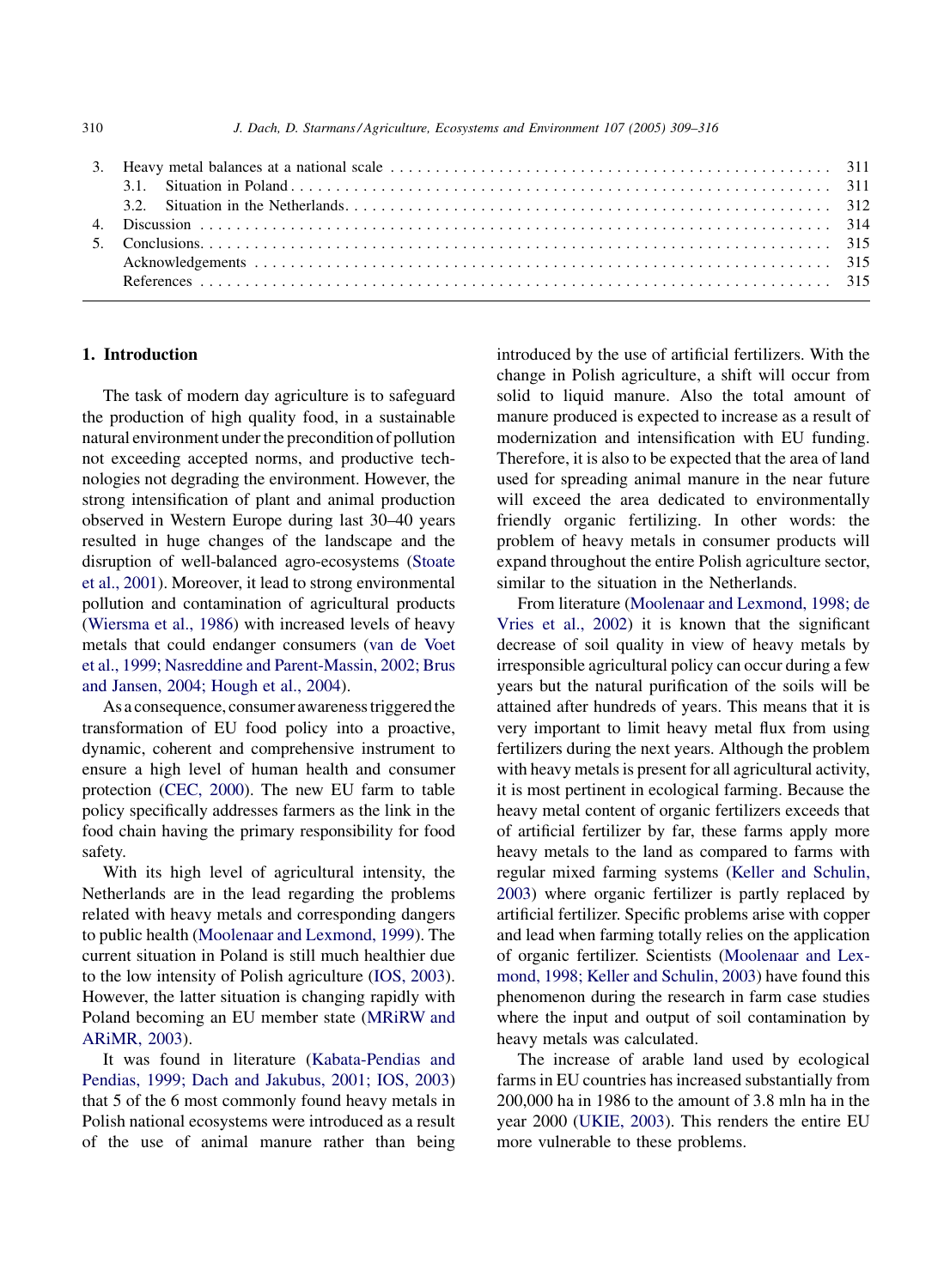The purpose of this paper is to make an assessment of the heavy metal content in Polish and Dutch agricultural systems including an estimation of the annual input by fertilization. Additionally, a brief overview is presented on possible future scenarios with regard to the development of the heavy metal balance in agronomy.

## 2. Material studied

To study the effect of agricultural intensity on the heavy metal input to the environment, two EU countries with different levels of agricultural intensity were compared in this paper. The Netherlands were taken as an example of a country with intensive agriculture production and high doses of fertilizers used and Poland as an example of the country with a low level of intensity in agriculture. The data used were collected from national Dutch and Polish Central Statistic Offices (CBS and GUS) and analysis of heavy metal content in different mediums made in national and international researches. Apart from the degree of contamination of agro-ecosystems with heavy metals as a consequence of the fertilization and feeding an outlook is given into future developments in this field.

## 3. Heavy metal balances at a national scale

The short comparison of Polish and Dutch agronomy given in Table 1 clearly shows the differences in the level of intensity of agricultural production between these countries.

Table 1

| Characteristic of Dutch and Polish agronomy |  |  |  |  |  |  |
|---------------------------------------------|--|--|--|--|--|--|
|---------------------------------------------|--|--|--|--|--|--|

Although the Polish agricultural area is more than 9 times bigger, the size of total animal production is comparable (only 27% more of pigs, 32% more cattle and about half the amount of chicken). The data on the amount of animals per total agricultural surface, the doses of mineral fertilization and the production of manure clearly shows the huge difference in the level of intensification between Polish and Dutch agronomy.

## 3.1. Situation in Poland

The official criteria of heavy metal pollution used to assess the soil quality in Poland was developed by the Institute of Soil Science in Pulawy. Six levels of contamination are distinguished ([Table 2\)](#page-3-0), of witch the first two categories (natural concentrations and slightly increased concentrations) are perceived as safe for human health and environment.

At present (2003), the quality the soil used in Polish agriculture is very good in terms of heavy metal concentrations because about 97% is classified as natural or slightly increased (0 and ith indices of pollution) [\(IOS, 2003\)](#page-6-0). The input of heavy metals by using fertilizers in Polish agricultural farming is still lower than that of the West because of lower doses (in kg ha<sup>-1</sup> year<sup>-1</sup>: 48.4 N; 17.3 P<sub>2</sub>O<sub>5</sub>; 19.8 K<sub>2</sub>O and 104.2 CaO for mineral fertilizer only) ([GUS, 2000](#page-6-0)).

It was found in literature ([Kabata-Pendias and](#page-7-0) [Pendias, 1999](#page-7-0)) that mineral fertilizers are a significant source of heavy metals in the top layer of soils ([Table 3\)](#page-3-0). In this regard it should be noted that due to the regression in Polish agriculture during the 1990s, the applied dose of mineral fertilizer decreased substantially for a prolonged period of time ([Fig. 1](#page-4-0)).

| Specification                                                  |                       | The Netherlands | Poland     |
|----------------------------------------------------------------|-----------------------|-----------------|------------|
| Land use agricultural area, 2002                               | 1000 ha               | 1.949           | 18,345     |
| Land use arable land, 2002                                     | 1000 ha               | 916             | 13,922     |
| Average annual mineral fertilizer use, 1999                    | $kg$ ha <sup>-1</sup> | 501             | 106        |
| Production of total manure (solid and liquid), 2002            | $10^6$ t              | 70.8            | 173.3      |
| Average crop yield of cereals, 1999                            | $kg$ ha <sup>-1</sup> | 7.701           | 2.861      |
| Percent of cropland that is irrigated, 1999                    | $\%$                  | 59.5            | 0.7        |
| Agricultural workers as a percentage of the total labour force | $\%$                  | 4.6             | 27.5       |
| Pigs stocks, 2003                                              | Head                  | 13,567,000      | 18,537,604 |
| Cattle stocks (head), 2003                                     | Head                  | 3,780,000       | 5,488,943  |
| Chicken stocks, 2003                                           | Head                  | 98,000,000      | 48,393,000 |

Source: [van Noort and van Egmond \(2001\)](#page-7-0), [GUS \(2003\),](#page-6-0) [van Bruggen and Heijstraten \(2003\),](#page-7-0) [FAOSTAT \(2004\)](#page-6-0).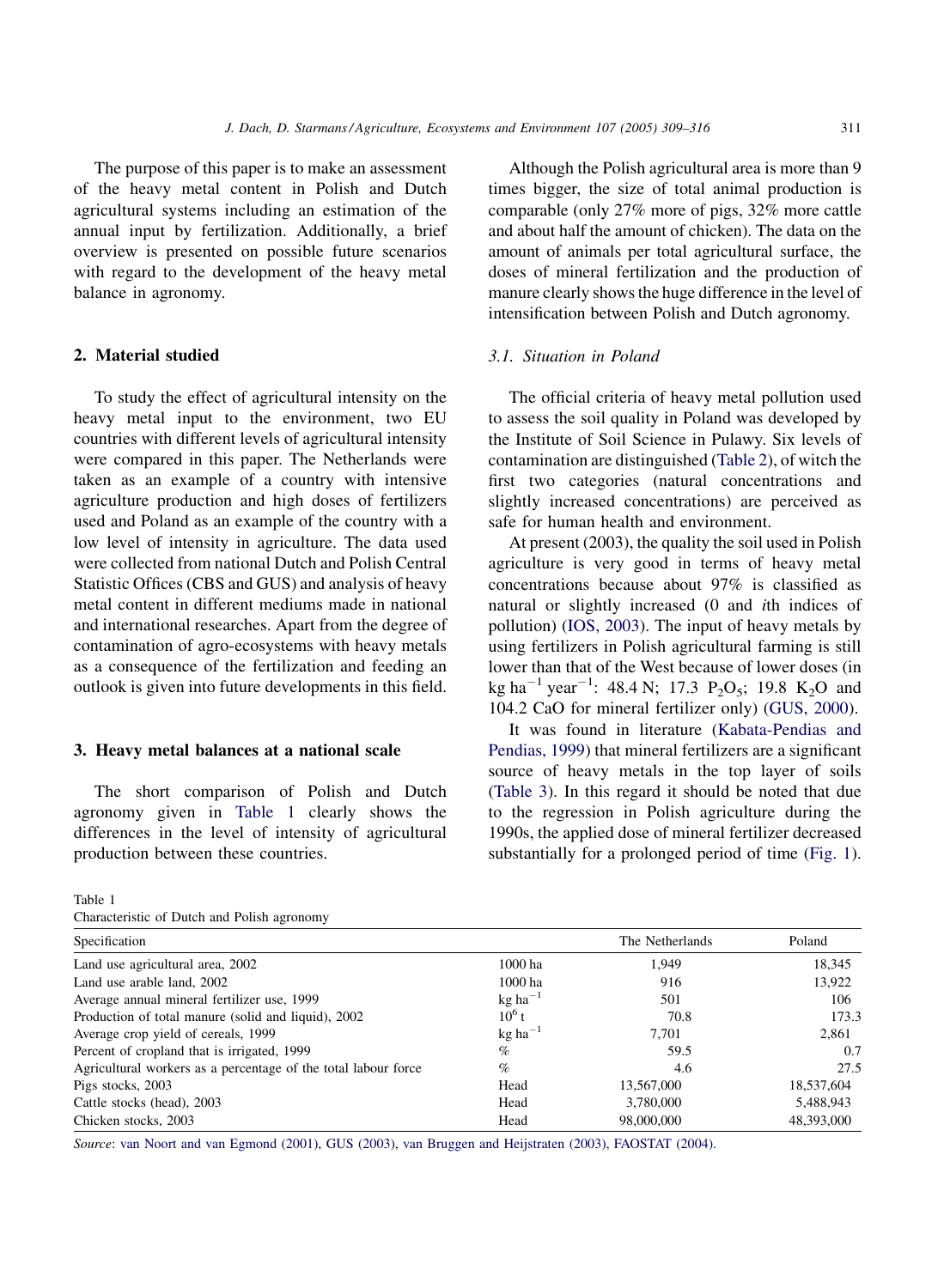<span id="page-3-0"></span>Table 2

| Indices of pollution (mg $kg^{-1}$ ) of surface layers of soils with heavy |  |  |
|----------------------------------------------------------------------------|--|--|
| metals in Poland                                                           |  |  |

| Metal            | Soil | 0   | I   | II–V       |
|------------------|------|-----|-----|------------|
| Cadmium $(Cd)^a$ | L    | 0.3 | 1.0 | $\geq$     |
|                  | М    | 0.5 | 1.5 | $\geq$ 3   |
|                  | Н    | 1.0 | 3.0 | $\geq 5$   |
| Copper (Cu)      | L    | 10  | 30  | > 50       |
|                  | М    | 20  | 50  | > 80       |
|                  | Н    | 25  | 70  | >100       |
| Chromium (Cr)    | L    | 20  | 40  | > 80       |
|                  | М    | 30  | 60  | $\geq$ 150 |
|                  | Н    | 50  | 80  | >200       |
| Nickel (Ni)      | L    | 10  | 30  | > 50       |
|                  | М    | 25  | 50  | >75        |
|                  | Н    | 50  | 75  | >100       |
| Lead (Pb)        | L    | 20  | 70  | >100       |
|                  | М    | 40  | 100 | $\geq$ 250 |
|                  | Н    | 60  | 150 | > 500      |
| Zinc $(Zn)$      | L    | 50  | 100 | $\geq$ 200 |
|                  | М    | 70  | 150 | $\geq$ 300 |
|                  | Н    | 100 | 250 | $\geq 500$ |

Adapted from [IOS \(2003\).](#page-6-0)<br><sup>a</sup> L, light soil; M, medium-heavy soil; H, heavy soil.

#### Table 3

| Estimated average heavy metal input (g ha <sup>-1</sup> year <sup>-1</sup> ) by animal |  |  |  |  |
|----------------------------------------------------------------------------------------|--|--|--|--|
| manure and mineral fertilizer in Poland                                                |  |  |  |  |

| Fertilizer                              | Cd. | Cr | Cu. | Ni                                | Ph. | Zn. |  |  |
|-----------------------------------------|-----|----|-----|-----------------------------------|-----|-----|--|--|
| Total mineral                           |     |    |     | 1.05 19.00 4.11 5.40 5.49 28.26   |     |     |  |  |
| fertilizers (NPKCa)                     |     |    |     |                                   |     |     |  |  |
| Total manure                            |     |    |     | 0.38 20.82 21.44 13.07 7.47 91.64 |     |     |  |  |
| $P_1, \ldots, P_{n-1}$ and Links (2001) |     |    |     |                                   |     |     |  |  |

Source: [Dach and Jakubus \(2001\)](#page-6-0).

The agricultural income per ha of Polish farmers in 1999 decreased to 31% of the level of 1990 ([Guba,](#page-6-0) [2002](#page-6-0)).

The Polish annual heavy metal input into the environment via animal manure is not high (Table 3)

Table 4 Input and output of heavy metals for arable land in the Netherlands

when comparing to the Dutch flux, because of the relatively low average dose of fertilizer used  $(0.69 \text{ t dm ha}^{-1}$  yearly) ([GUS, 2000\)](#page-6-0). However, the heavy metal input by organic fertilizers is much higher than for mineral fertilizers. During the past years in Poland, production of farmyard manure dominated the amount of produced slurry. Although the fertilizing value of the farmyard manure (FYM) still surpasses that of the liquid manure (58.4% of total manure fertilization from farmyard manure), the total amount of liquid manure produced already surpasses that of FYM [\(GUS, 2003](#page-6-0)). With this development, problems related to heavy metal contamination of soils fertilized by organic manure might become similar to those observed in Western agriculture.

## 3.2. Situation in the Netherlands

The high development of Dutch agronomy influenced strongly the excess input of heavy metals (specifically cadmium, copper and zinc) in soils ([Moolenaar and Lexmond, 1998\)](#page-7-0). The net flux of heavy metals to the soil remains still positive (Table 4) although its value has decreased when comparing to the beginning of the eighties.

The data presented in Table 4 clearly show the very important contribution of animal manure to the net surplus load of Cu and Zn on arable land. It was found in literature ([de Vries et al., 2002](#page-6-0)) that on farm level, feed concentrates contribute to most of the input of Cu and Zn. Depending on their origin, feedstuffs contain about 5–10 mg/kg Cu and 30–40 mg/kg Zn. In the preparation of feed for pigs, heavy metals are added to improve animal performance [\(Table 5](#page-4-0)). Although EU legislation on the amounts Cu and Zn sets out maximum values of 175 and 250 mg  $kg^{-1}$  feed respectively, recommendations from different scientific organizations showed that no extra additions of

| Metal                    | $(103$ kg) (values for 1980 and 2003) |      |                     |      |                           |    |     |            |     |               |            |              |  |
|--------------------------|---------------------------------------|------|---------------------|------|---------------------------|----|-----|------------|-----|---------------|------------|--------------|--|
|                          | Total input                           |      | By animal<br>manure |      | By mineral<br>fertilizers |    | Bv  | deposition |     | Other sources |            | Total output |  |
| Copper (Cu)              | 1360                                  | 495  | 1050                | 425  | 150                       | 35 | 80  | 20         | 80  | 15            | <i>140</i> | 95           |  |
| $\text{Zinc}(\text{Zn})$ | 2400                                  | 1520 | 1800                | 1250 | 150                       | 50 | 280 | 80         | 190 | 140           | 700        | 560          |  |
| Cadmium (Cd)             | 16                                    |      |                     |      |                           |    |     |            |     |               |            |              |  |

Source: [CBS \(2004\).](#page-6-0)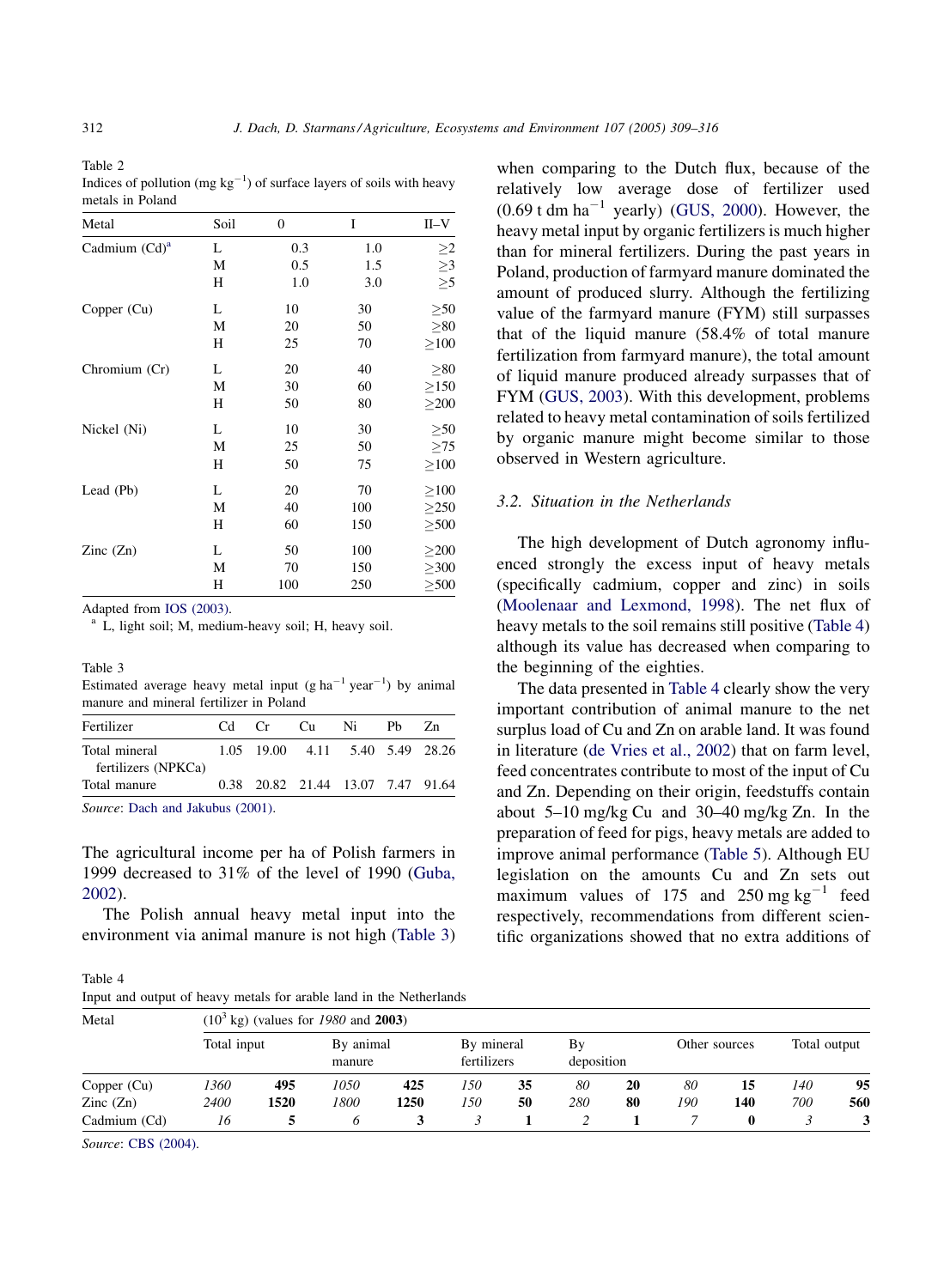<span id="page-4-0"></span>

Fig. 1. Mineral fertilizer consumption per hectare of cropland in the Netherlands and Poland, adapted from [EarthTrends \(2003a,b\)](#page-6-0).

Table 5 Maximum values<sup> $a$ </sup> of heavy metals in feedstuffs for pigs in the Netherlands

| Animal category                                         | Cu $(mg kg^{-1})$ | $\text{Zn}$ (mg kg <sup>-1</sup> ) |
|---------------------------------------------------------|-------------------|------------------------------------|
| Piglets                                                 | 170               | 135                                |
| <b>Fatteners</b><br>Starters $(<16$ weeks)<br>Finishers | 140<br>25         | 105<br>95                          |
| Sows                                                    | 30                | 100                                |

Source: [Melse \(2000\).](#page-7-0)<br><sup>a</sup> As agreed by Dutch producers of animal feed on July 1st, 2000.

heavy metals to the animal feed are needed to cover the animal requirements ([European-Commission,](#page-6-0) [2003a,b](#page-6-0)). Since no EU limits are set for the content of heavy metals in animal manures, decrease of the

Table 6

Average inputs  $(g ha^{-1} year^{-1})$  of Cd, Cu and Zn to Dutch agricultural area

| Fertilizer                        | Cп     | Zn     | Cd   |
|-----------------------------------|--------|--------|------|
| Total mineral fertilizers (NPKCa) | 17.96  | 25.66  | 0.51 |
| Total manure                      | 218.06 | 641.35 | 1.54 |

Adapted from [CBS \(2004\)](#page-6-0).

EU-allowed maximum values in animal feed should become the most important driver to limit the environmental pollution by agriculture.

Moreover, research ([Melse, 2000\)](#page-7-0) has shown that only a small portion of the heavy metals are retained by the animals. About 90% of the Cu and Zn is excreted into manure (Table 6). As a consequence, the average heavy metal content in Dutch manure is 7–10 times higher than the average content in manure from Polish farms where a large part of the feed is produced on the farm itself.

The main source of soil contamination by Cd is the use of mineral fertilizers, whereas atmospheric deposition is the main source of Pb [\(Groot et al.,](#page-6-0) [1998; de Vries et al., 2002\)](#page-6-0). Input into soils via animal manure is expected to be higher than other ways like mineral fertilizing, the use of pesticides or atmospheric deposition ([Moolenaar and Lexmond, 1999\)](#page-7-0). These heavy metals also can accumulate in soil and crops, and thus pose a serious threat to the environment and consumer health ([Chambers et al., 1998](#page-6-0)). Comparison of [Tables 3 and 6](#page-3-0) also shows that the awareness of the danger of heavy metals is underexposed in the Netherlands, since no data with enough statistical background was available for Cr, Pb and Ni.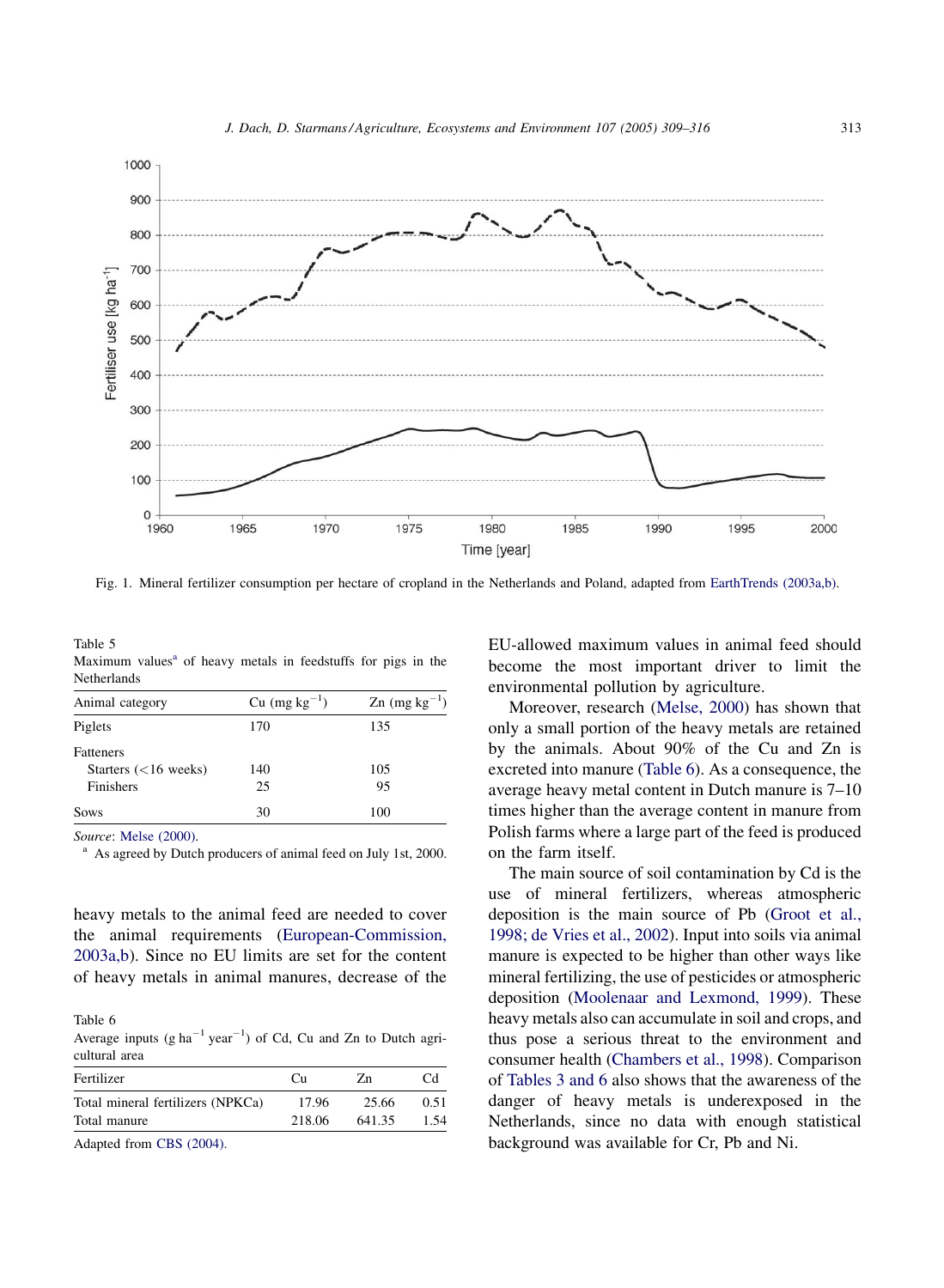## 4. Discussion

During the 1980s, atmospheric deposition was one of the main sources of soil input of heavy metals in Poland. After 1990, the Polish industry was restructured and production facilities were modernised. The use of modern production equipment in the steel, petrochemical and chemical industry branches resulted in a decrease of anthropogenic pressure on the environment. Nowadays this place is taken by farmers using fertilizers, especially when using organic waste. The most common manure produced in Poland during the 1990s was solid farmyard manure [\(Romaniuk,](#page-7-0) [1995](#page-7-0)) but this is shifting towards the production of liquid manure upon integration of Poland in the EU and introduction of Western technology, i.e. through the European economic support (SAPARD and other sources). Following this change, the usage of feed concentrates is bound to go up as well, leading to an increase in the total manure and heavy metal load of the environment.

For the Dutch agronomy the flux of heavy metals by fertilizing is very high and connected with a high content of heavy metals in food concentrate [\(Moo](#page-7-0)[lenaar and Lexmond, 1998](#page-7-0)). Comparing the situations for the years 1980 and 2000, the annual total net load of copper decreased from 0.6 to 0.35 Cu kg ha<sup>-1</sup> (but it is still more than 10 times higher than that for Poland); for cadmium there was a drop from approximately 6 to 1.5 g ha<sup>-1</sup> [\(van Noort and van](#page-7-0) [Egmond, 2001](#page-7-0)). Total net load of zinc remained nearly the same (nearly 1 kg ha<sup> $-1$ </sup> per year). These developments are caused by regulations limiting the amounts of heavy metals allowed in livestock feeds and by producing less contaminated feed stuffs. The situation for the Netherlands is alarming because of the high content of heavy metals in soils. Present metal inputs cause metal accumulation and metal leaching during a time period of several hundreds or even thousands of years ([de Vries et al., 2002](#page-6-0)). For example, the natural re-equilibration of Cd and Zn is only reached after 100–1000 years, whereas it can take up to 3000 years for Pb and even 4000 years for Cu.

In view of this problem it is necessary to improve the quality of animal waste to ensure a responsible agricultural use. In the last years, the Netherlands (like many other countries in the West) have developed many different remediation technologies to remove heavy metals from soils (like, e.g. bioremediation, physical separation and electro remediation). However—removing heavy metals from the soil without diminishing the constant flux by fertilization is like carrying water to the sea. It is very important to decrease the heavy metal content in manure by reducing the in-flux through animal feed. This was recognized by the Dutch branch organization of animal feed stuff. Still, it remains impossible to remove the heavy metals from the feed completely, which means it can be very interesting and useful to introduce new technologies for the purification of liquid manure (like, e.g. electro remediation).

Contrary to the Netherlands, the current Polish situation concerning heavy metal pollution in agroecosystems is good. This is a result of the decreased pollution by heavy industry after 1990 and the permanent economic crises of Polish farms during the 1990s. However, this situation is changing with the entrance of Poland to the UE. From 2005 Poland will be the 3rd beneficiary of the EU budget (more than 7 milliard euro per year) and Polish agronomy will be the first beneficiary of this aid with huge European and national subventions (10,175 million euros for the period 2004–2006) ([MRiRW and ARiMR, 2003\)](#page-7-0). Official reports on the simulation of scenarios of the development of the Polish agronomy predict an immediate growth of farm income of at least 25– 80%, depending on the size and kind of production ([FDPA, 2001](#page-6-0)). A significant growth of plant and animal production is predicted for farms that grow cereals, pig farms and poultry farms ([Burnat et al.,](#page-6-0) [2001](#page-6-0)).

If the intensification of agricultural production in Poland becomes a fact in the near future, the higher level of fertilization, usage of pesticides and concentrated animal feed may cause similar pollution of the Polish environment as is the case in Western Europe.

With both Poland and the Netherlands facing problems related to the input of heavy metals by agriculture, it is clear that action is necessary. As suggested previously, the most logical thing to do would be to sharply reduce the input through animal feed. Other possible actions remain end-of-pipe solutions such as remediation.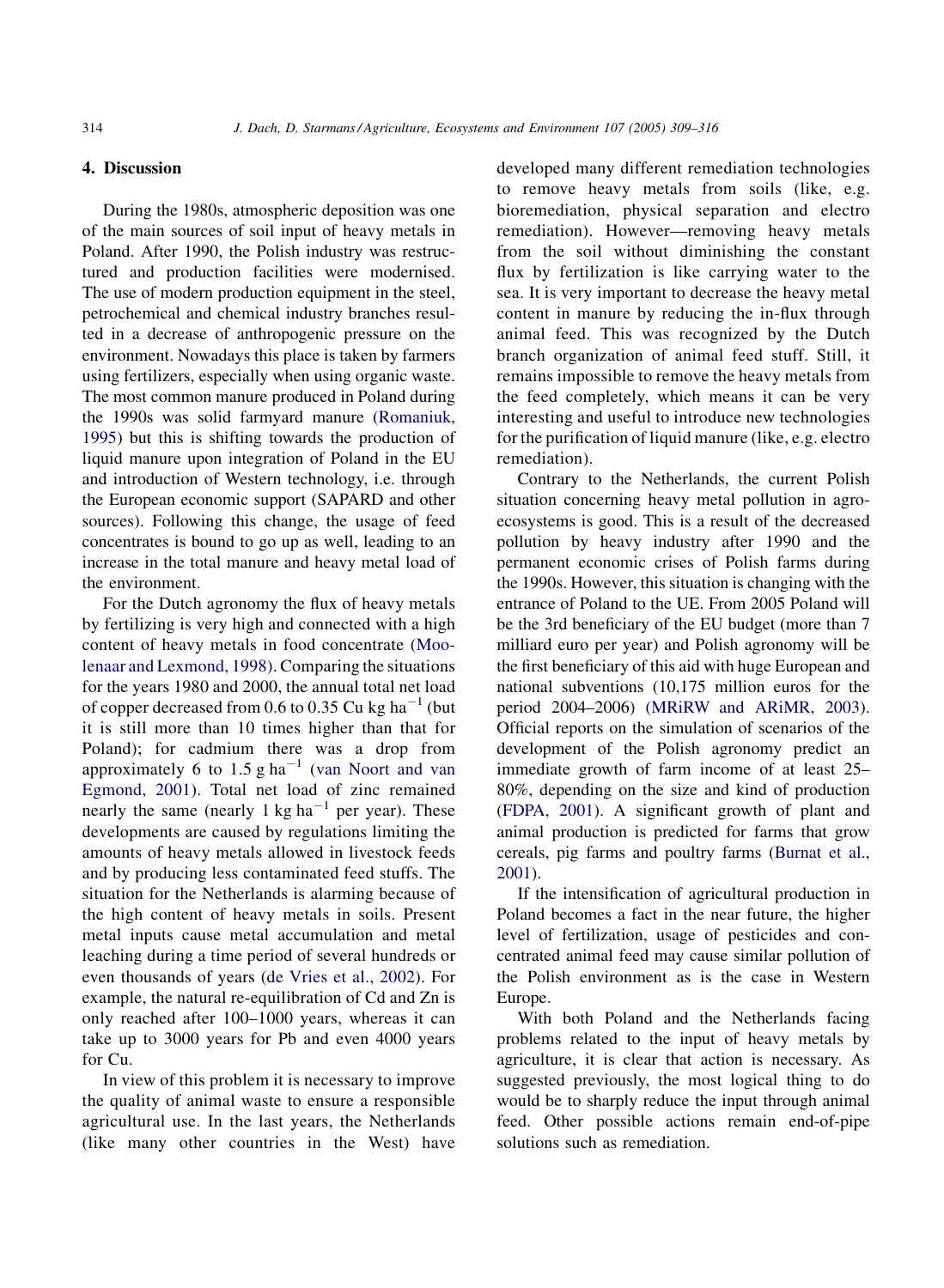## <span id="page-6-0"></span>5. Conclusions

- The comparison between Polish and Dutch heavy metal balances and fluxes clearly indicates that the development of intensive agronomy strongly influences the degree of pollution of agro-ecosystems. This pollution can create serious health problems and could prove a burden to future generations.
- The main source of heavy metal input into Dutch and Polish agro-ecosystems comes from the use of organic fertilizers. The high content of metal pollutants in manure is caused by a huge content of some metals in animal feed.
- The possibilities of reducing heavy metal fluxes have to be found in decreasing fertilizer doses, their purification (with using a new technology like, e.g. electro remediation) and the decrease of the heavy metal content in feed concentrates.
- The intensification of the Polish agronomy that is a result of the Polish entry to the EU can lead to an increase in soil pollution caused by the increased flux of heavy metals due to high levels of soil fertilization. To avoid this danger from happening, the utilisation of Western Europe experiences is very important.

## Acknowledgements

The authors wish to thank Jacek Czekala (AU of Poznan) and Hans Willers (WUR) for their contributions to this paper.

### Reference

- Brus, D.J., Jansen, M.J.W., 2004. Heavy metals in the environment. Uncertainty and sensitivity analysis of spatial predictions of heavy metals wheat. J. Environ. Qual. 33, 882–890.
- Burnat, M., Ciechanski, J.S., Dolinska, X., Dzeciolowski, J., Grochowska, R., Kulesza, M., Lublinska-Kasprzak, B., Piskorz, W., Pitera, R., Wijaszka, T., Zwolinska, M., 2001. Rolnictwo. Kancelaria Prezesa Rady Ministrow, Warszawa (in Polish).
- CBS, 2004. Zware metalen op landbouwgrond. Centraal Bureau voor de Statistiek, Voorburg, URL: <http://www.cbs.nl/> (in Dutch).
- CEC, 2000. White paper on food safety. Report no. 719. Commission of the European Community, Brussels.
- Chambers, B.J., Nicholson, F.A., Soloman, D.R., Unwin, R.J., 1998. Heavy metal loadings from animal manures to agricultural land

in England and Wales. In: Ramiran 98, Eighth International Conference on Management Strategies for Organic Waste Use in Agriculture, Cemagref Editions, Rennes, pp. 475–483.

- Dach, J., Jakubus, M., 2001. National report from Poland. In: Eckel, H., Dohler, H., Roth, U. (Eds.), Assessment and Reduction of Heavy Metal Input into Agro-Ecosystems (AROMIS). EU Concerted Action QLK5-2000-00670. Kuratorium fur Technik und Bauwesen in der Landwirtschaft, Darmstadt, pp. 177– 187.
- de Vries, W., Römkens, P.F.A.M., van Leeuwen, T., van Bronswijk, J.J.B., 2002. Heavy metals. In: Haygarth, P.M., Jarvis, S.C. (Eds.), Agriculture, Hydrology and Water Quality. CAB International Publishing, Oxon, pp. 107–132.
- EarthTrends, 2003. Agriculture and Food. Netherlands. World Resources Institute, URL: [http://www.earthtrends.wri.org/](http://www.earthtrends.wri.org/pdf_library/country_profiles/Agr_cou_528.pdf) [pdf\\_library/country\\_profiles/Agr\\_cou\\_528.pdf](http://www.earthtrends.wri.org/pdf_library/country_profiles/Agr_cou_528.pdf).
- EarthTrends, 2003. Agriculture and Food. Poland. World Resources Institute, URL: [http://www.earthtrends.wri.org/pdf\\_library/](http://www.earthtrends.wri.org/pdf_library/country_profiles/Agr_cou_616.pdf) [country\\_profiles/Agr\\_cou\\_616.pdf](http://www.earthtrends.wri.org/pdf_library/country_profiles/Agr_cou_616.pdf).
- European-Commission, 2003. Opinion of the scientific committee for animal nutrition on the use of copper in feedingstuffs. Health & Consumer Protection Directorate-General Directorate C – Scientific Opinions C2 – Management of Scientific Committees; Scientific Co-Operation and Networks, URL: [http://](http://europa.eu.int/comm/food/fs/sc/scan/out115_en.pdf) [europa.eu.int/comm/food/fs/sc/scan/out115\\_en.pdf.](http://europa.eu.int/comm/food/fs/sc/scan/out115_en.pdf)
- European-Commission, 2003. Opinion of the scientific committee for animal nutrition on the use of zinc in feedingstuffs. Health & Consumer Protection Directorate-General Directorate C – Scientific Opinions C2 – Management of Scientific Committees; Scientific Co-Operation and Networks, URL: [http://euro](http://europa.eu.int/comm/food/fs/sc/scan/out120_en.pdf)[pa.eu.int/comm/food/fs/sc/scan/out120\\_en.pdf.](http://europa.eu.int/comm/food/fs/sc/scan/out120_en.pdf)
- FAOSTAT, 2004. Agricultural data. Food and Agriculture Organization of the United Nations, URL: [http://www.faostat.fao.org/](http://www.faostat.fao.org/abcdq/about.htmx) [abcdq/about.htmx.](http://www.faostat.fao.org/abcdq/about.htmx)
- FDPA, 2001. Gospodarstwa rolne w Unii Europejskiej. Koszty i korzysci. Fundacja na Rzecz Rozwoju Polskiego Rolnictwa, Warszawa (in Polish).
- Groot, M.S.M., Bronswijk, J.J.B., Willems, W.J., de Haan, T., del Castilho, P., 1998. National soil quality monitoring network: results of 1995 (Landelijk Meetnet Bodemkwalitet. Resultaten 1995). Report no. 714801024. RIVM (National Institute for Public Health and the Environment), Bilthoven.
- Guba, W., 2002. Agricultural situation in the candidate countries. Country report on Poland. European commission Directorate-General for agriculture, URL: [http://www.europa.eu.int/comm/](http://www.europa.eu.int/comm/agriculture/external/enlarge/publi/countryrep/hungary.pdf) [agriculture/external/enlarge/publi/countryrep/hungary.pdf.](http://www.europa.eu.int/comm/agriculture/external/enlarge/publi/countryrep/hungary.pdf)
- GUS, 2000. Statistical Yearbook of the Republic of Poland. Wyd. GUS, Warszawa (in Polish).
- GUS, 2003. Srodki produkcji w rolnictwie w 2002 r. Statistical Information Centre, URL: [http://www.stat.gov.pl/serwis/](http://www.stat.gov.pl/serwis/nieregularne/srod_prod_rol_2002.htm) [nieregularne/srod\\_prod\\_rol\\_2002.htm](http://www.stat.gov.pl/serwis/nieregularne/srod_prod_rol_2002.htm) (in Polish).
- Hough, R.L., Breward, N., Young, S.D., Crout, N.M.J., Tye, A.M., Moir, A.M., Thornton, I., 2004. Assessing potential risk of heavy metal exposure from consumption of home-produced vegetables by urban populations. Environ. Health Perspect. 112, 215–221.
- IOS, 2003. The state of environment in Poland 1996–2001. Inspection for Environmental Protection, Warsaw.